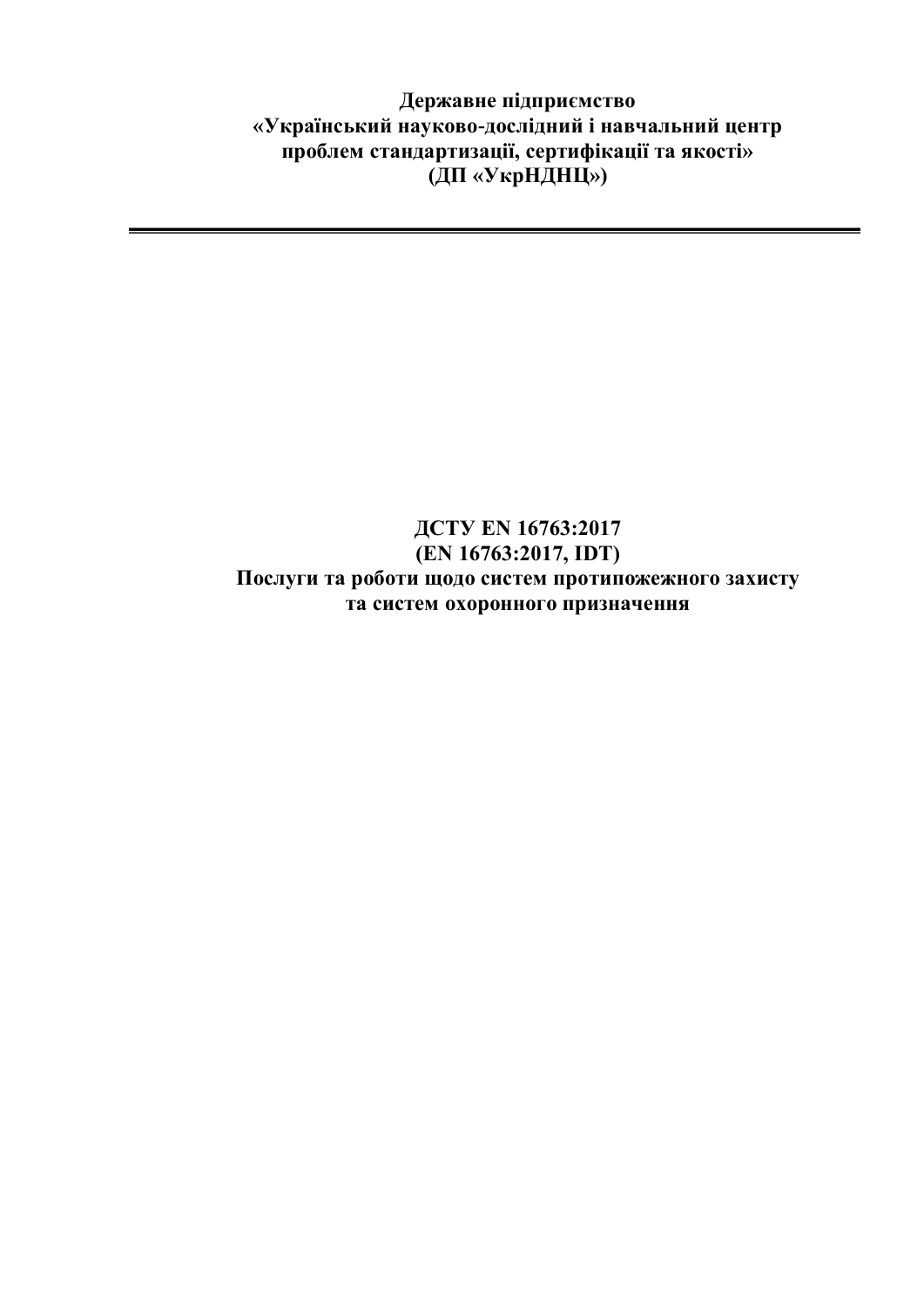EN 16763-4:2011 Services for fire safety systems and security systems

Прийнято як національний стандарт методом підтвердження за позначенням ДСТУ EN 16763:2017 Послуги та роботи щодо систем протипожежного захисту та систем охоронного призначення

Наказ від 31.07.2017 № 201

Чинний від 1 серпня 2017 року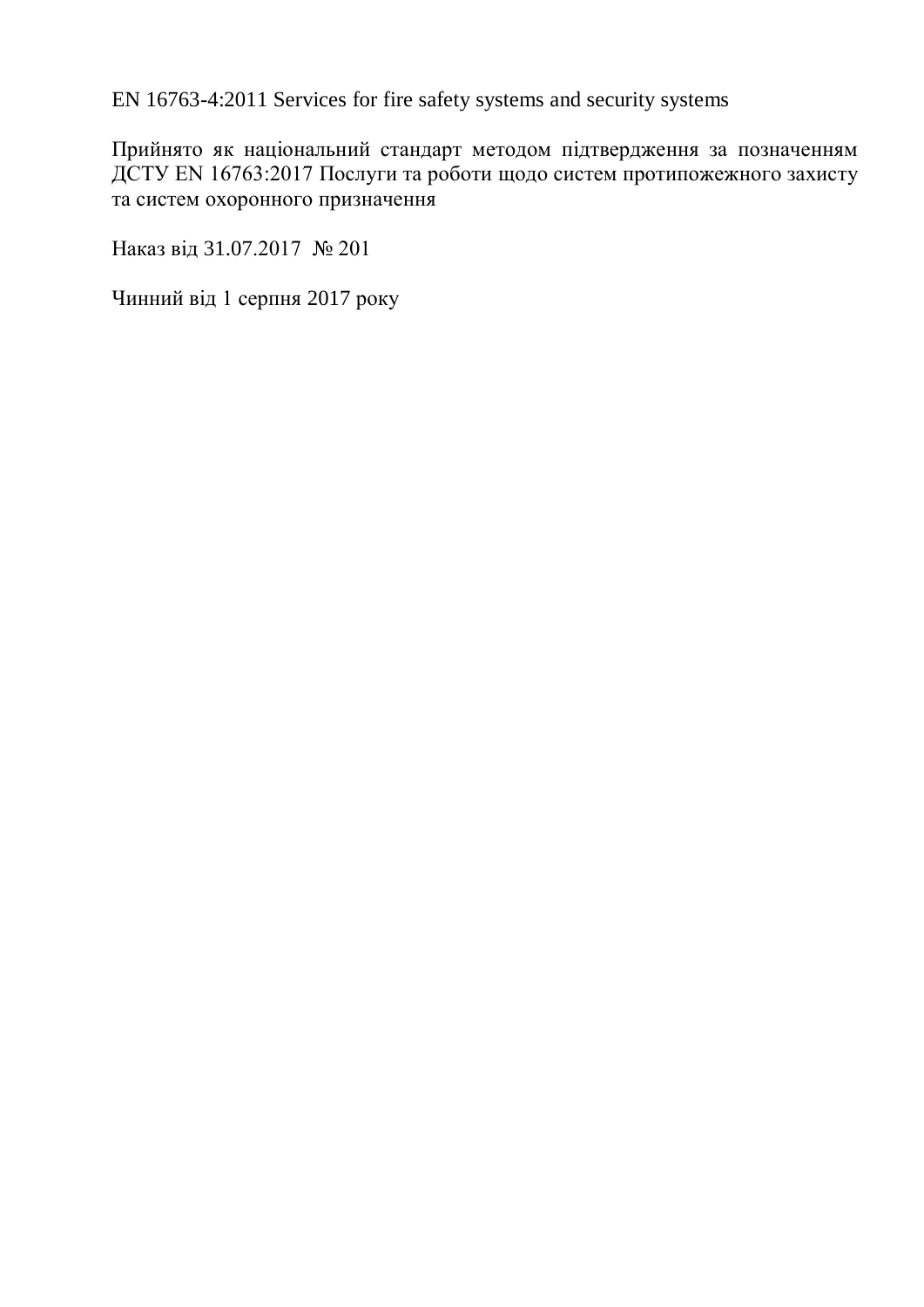## **CONTENTS**

European foreword

Introduction

Figure 1 — Position of this European Standard within European Standards framework

- 1 Scope
- 2 Terms and definitions
- 3 Requirements
- 3.1 General
- Figure 2 Stages of work for fire safety systems and security systems
- 3.2 Requirements for the service provider
- 3.3 Requirements for subcontracting
- 3.4 Requirements for staff
- 3.4.1 General
- 3.4.2 Role A
- 3.4.3 Role B
- 3.4.4 Role C
- 3.5 Requirements for service output
- 3.5.1 General requirements
- 3.5.2 Requirements for maintenance providers

Annex A (informative) Guidance on the documentation for the stages of work

- A.1 General
- A.2 Planning
- A.3 Design
- A.4 Installation
- A.5 Commissioning .
- A.6 Verification
- A.7 Handover
- A.8 Maintenance

## **SCOPE**

This European Standard specifies the minimum requirements for service providers as well as the competencies, knowledge and skills of their involved staff charged with the planning, design, installation, commissioning, verification, handover or maintenance of fire safety systems and/or security systems, regardless whether these services are provided on-site or remotely.

This European Standard is applicable to services for:

a) fire safety systems including, but not limited to, fire detection and fire alarm systems, fixed firefighting systems and smoke and heat control systems;